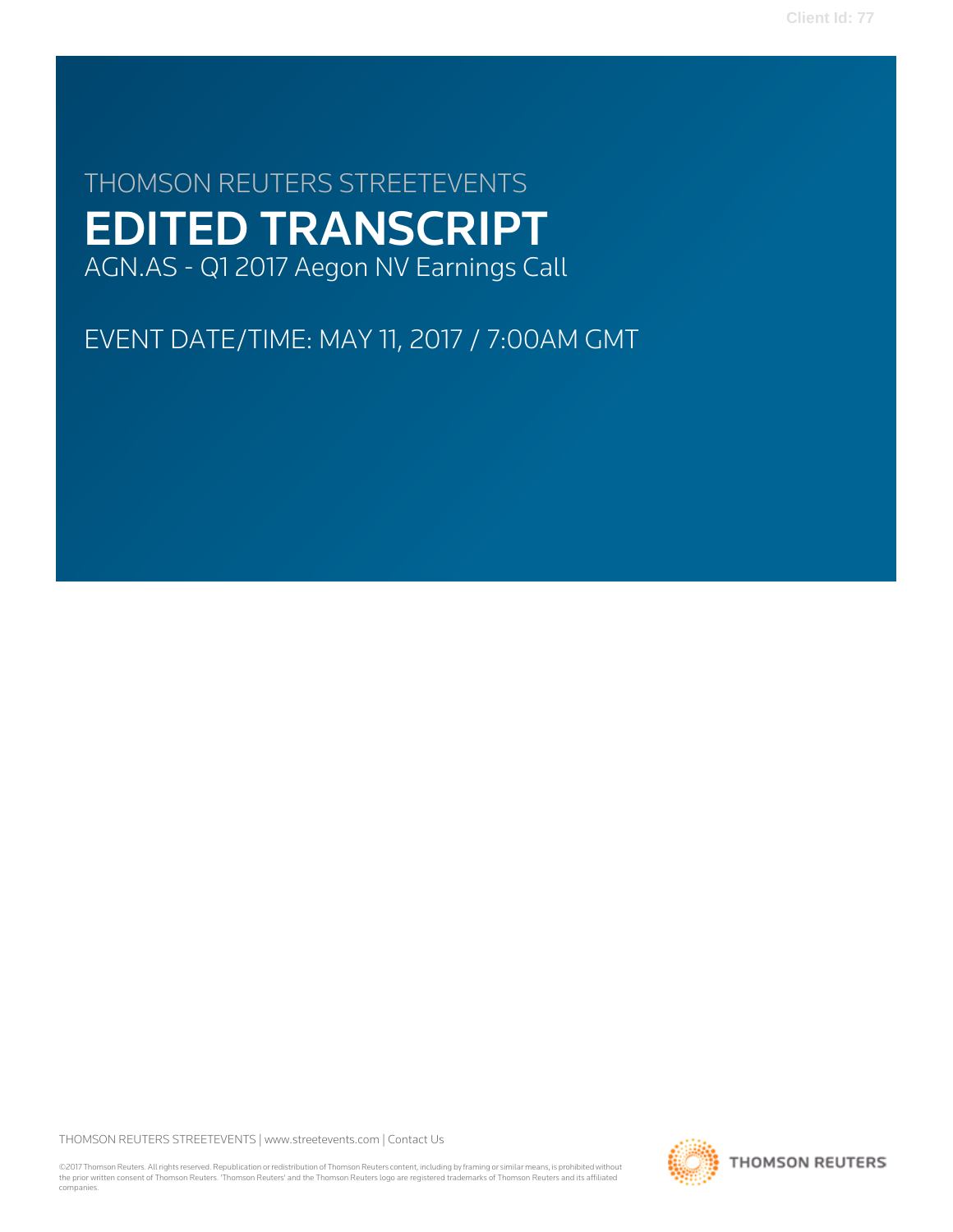# **CORPORATE PARTICIPANTS**

**[Alexander Rijn Wynaendts](#page-1-0)** AEGON N.V. - Chairman of the Management Board, Chairman of the Executive Board and CEO **[Matthew Rider](#page-4-0) [Willem van den Berg](#page-1-1)**

# **CONFERENCE CALL PARTICIPANTS**

**[Albert Ploegh](#page-6-0)** ING Groep N.V., Research Division - Research Analyst **[Arjan van Veen](#page-11-0)** UBS Investment Bank, Research Division - Executive Director and Equity Research Analyst of Insurance **[Ashik Musaddi](#page-5-0)** JP Morgan Chase & Co, Research Division - Executive Director and Co-Head of European Insurance Equity Research **[Bart Horsten](#page-11-1)** Kempen & Co. N.V., Research Division - Senior Research Analyst **[Farooq Hanif](#page-7-0)** Crédit Suisse AG, Research Division - Head of Insurance Research in Europe **[Farquhar Charles Murray](#page-12-0)** Autonomous Research LLP - Partner, Insurance and Banks **[Gordon Aitken](#page-10-0)** RBC Capital Markets, LLC, Research Division - Analyst **[Nadine Adrienne Marion van der Meulen](#page-6-1)** Morgan Stanley, Research Division - Equity Analyst **[Nick Holmes](#page-8-0)** Societe Generale Cross Asset Research - Equity Analyst **[Robin van den Broek](#page-4-1) [William Hawkins](#page-9-0)** Keefe, Bruyette & Woods Limited, Research Division - MD, Head of European Insurance Research and Senior Analyst

## <span id="page-1-1"></span>**PRESENTATION**

#### **Willem van den Berg**

Good morning, everyone, and thank you for joining this call on Aegon's first quarter 2017 results.

As always, we will keep today's presentation short, leaving plenty of time to address all your questions.

We would appreciate it if you take a moment to review our disclaimer on forward-looking statements, which you can find at the back of this presentation.

<span id="page-1-0"></span>Our CEO, Alex Wynaendts, will first provide an overview of our performance and will then be joined by Matt Rider to answer your questions. Matt will be formally appointed as Group CFO at next week's AGM, subject to approval by our shareholders.

I'll now hand it over to Alex.

# **Alexander Rijn Wynaendts** - AEGON N.V. - Chairman of the Management Board, Chairman of the Executive Board and CEO

Thank you, Willem. And good morning, everyone. Thank you all for your continued interest in Aegon and for joining us for our First Quarter 2017 Earnings Call. And recognizing that many other companies are also reporting today, so thank you for being with us.

So let me begin by providing you with a brief overview of the key developments this quarter. Underlying earnings increased 6% to EUR 488 million, driven by the continued successful execution of our expense-reduction program and by higher fee income resulting from growing our balances. Our Solvency II ratio remained stable at 157%, as capital generation in the quarter offset the acquisition of Cofunds and the final 2016 dividend.

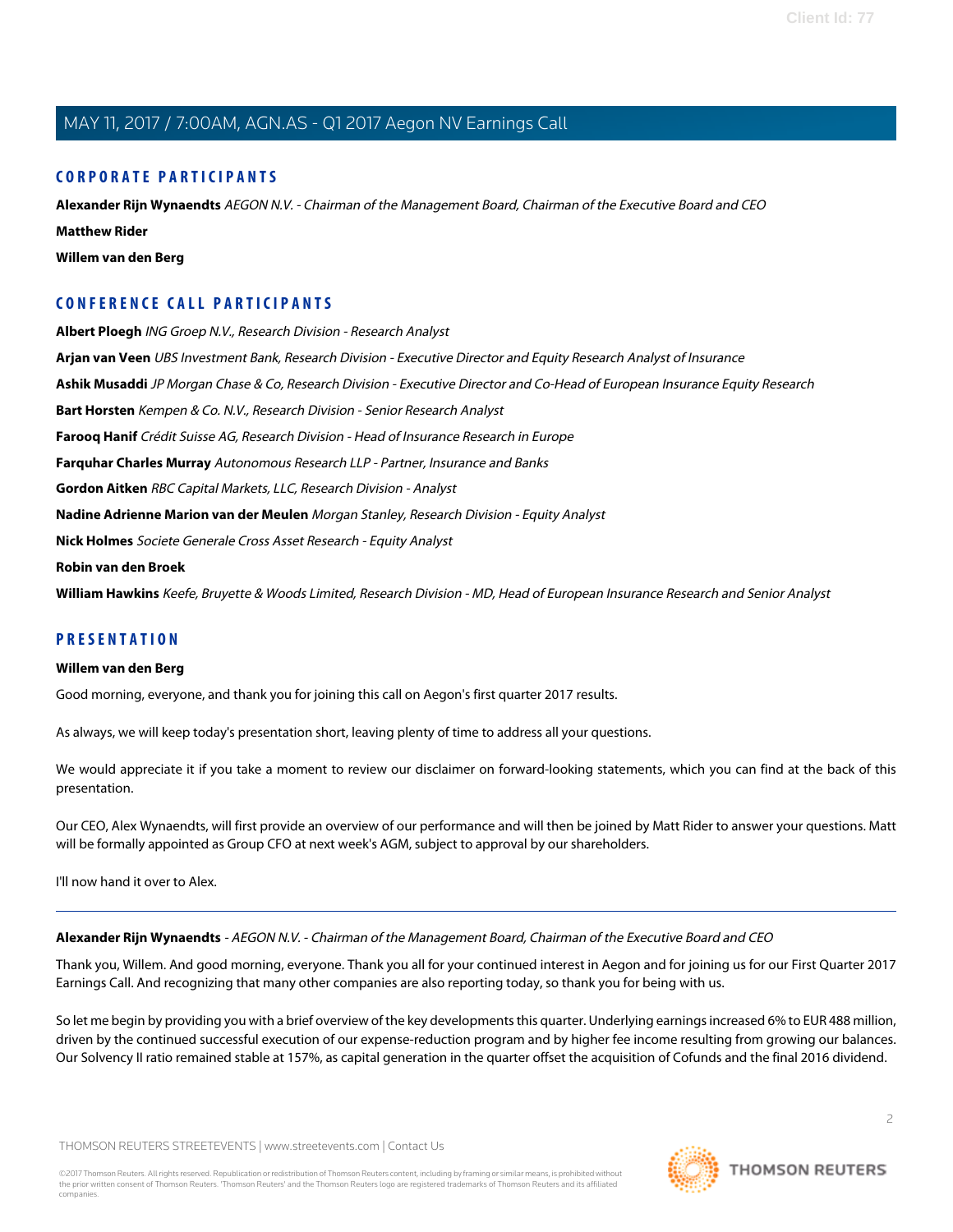Following the acquisition of Cofunds, we became the largest retail platform in the U.K., and the additional gross deposit generated by new business contributed to an 11% sales increase in the quarter for the group.

Let's now take a closer look at our underlying earnings for the quarter on the next slide and turning to Slide 3. We continue to see the earnings momentum of our underlying businesses improve across our company as we increasingly benefit from the management actions we have taken. One of the main drivers for increased earnings is the continued successful execution of our expense-reduction program. Since the launch of the program last year, we have achieved run rate expense saving of approximately EUR 160 million, and I will elaborate more on this program on the following slide. Another positive development for operating results is the continued growth of our fee-based businesses, which as a result of continued favorable equity markets and increased scale led to higher fee income. These positives were only partly offset by the adverse claims experience in our U.S. business driven by adverse mortality, which was in line with our expectation for seasonality; and onetime items. These onetime items include the impact of lower reinvestment yields and an adjustment to better reflect the timing of the payment of trail commissions on variable annuities. In addition, earnings were also impacted by low performance fees from Aegon Asset Management and by lower investment income in the Netherlands as a result of accelerated prepayments and interest rate resets on our mortgage portfolio.

Let's now move to Slide 4 and zoom in on our expense savings program. As I mentioned earlier, we continued to make good progress on our expense-reduction program, and we are well on track to reach our target of EUR 350 million by the end of 2018. In the first quarter of 2017, we achieved additional run rate expense reductions of EUR 50 million across the group, and these were mainly realized in the U.S. This brings our total run rate expense reductions to EUR 160 million, of which EUR 130 million from the U.S., EUR 25 million from the Netherlands and the remainder from the holding. We are well on track to reach our EUR 350 million target by the end of 2018.

As you can see on the slide, core operating expenses on a rolling 4-quarter basis continued to decline as a result of our expense-reduction program. These savings not only enable us to improve returns, as per the previous slide, but also to fund acquisitions in key business lines in the U.S. and the U.K. Acquisitions such as the DC business of Mercer in the U.S., the DC business BlackRock and Cofunds in the U.K. are all good examples of our continued focus on shifting to fee business; second, our ambition to offer a full suite of products to our customers; and finally, our drive to achieve a scale that is so important in today's competitive environment. In addition, expense savings we are making allow us to invest in capabilities to create a differentiated digital offering, in particular investments in new digital solutions in the workplace that are focused on the strong link between retirement plan participants' wealth and health.

I would now like to turn to Slide 5, which shows the development of our net income. As you can see, net income was strong for the quarter, amounting to EUR 378 million. Net income increased from the first quarter of last year as a result of strong underlying earnings of EUR 488 million, while nonunderlying earnings increased to EUR 49 million as fair value items improved significantly compared with last year, to a loss of EUR 53 million. This loss was mainly driven by hedges put in place to protect our capital position. These were partly offset by positive real estate revaluations in the Netherlands. In the first quarter, realized gains amounted to EUR 76 million and were primarily a result of sale of sovereign bonds in the Netherlands for ALM purposes. EUR 11 million of impairments reflect the continued benign credit environment, while the results from runoff business increased to EUR 31 million due to a onetime benefit in the BOLI/COLI business.

Let me now turn to our growing revenue-generating investments and deposits on the next slide. That is Slide 6. Gross deposits of EUR 34 billion continued to be strong across all of our businesses, driving total revenue-generating investments to a record of EUR 847 million (sic) [EUR 847 billion] at the end of the first quarter. The 13% increase in gross deposits, in comparison with the first quarter of 2016, was mainly due to significantly higher U.K. platform deposits, with the recently acquired Cofunds platform adding [over] EUR 6 billion in gross deposits.

Although asset management flows were lower this quarter, the particular highlight is the continued strong inflow into our Dutch Mortgage Fund. The size of the fund is now over EUR 10 billion, and it ranked among the top 10 best-selling investment funds in Europe in 2016. The fund is also a good example of the close cooperation between our Dutch and our asset management businesses, where the first has the origination and underwriting capabilities and the latter the restructuring capabilities and the relationships with institutional investors. By combining the strengths of both, we are able to earn an attractive total fee of around 35 basis points of the full lifetime of these mortgages.

This quarter, we saw fewer retirement plan takeover deposits and reduced demand for variable annuities and mutual fund deposits in the U.S. Net deposits in our U.S. retirement business remained positive at over EUR 600 million -- \$600 million, this despite further contract discontinuances

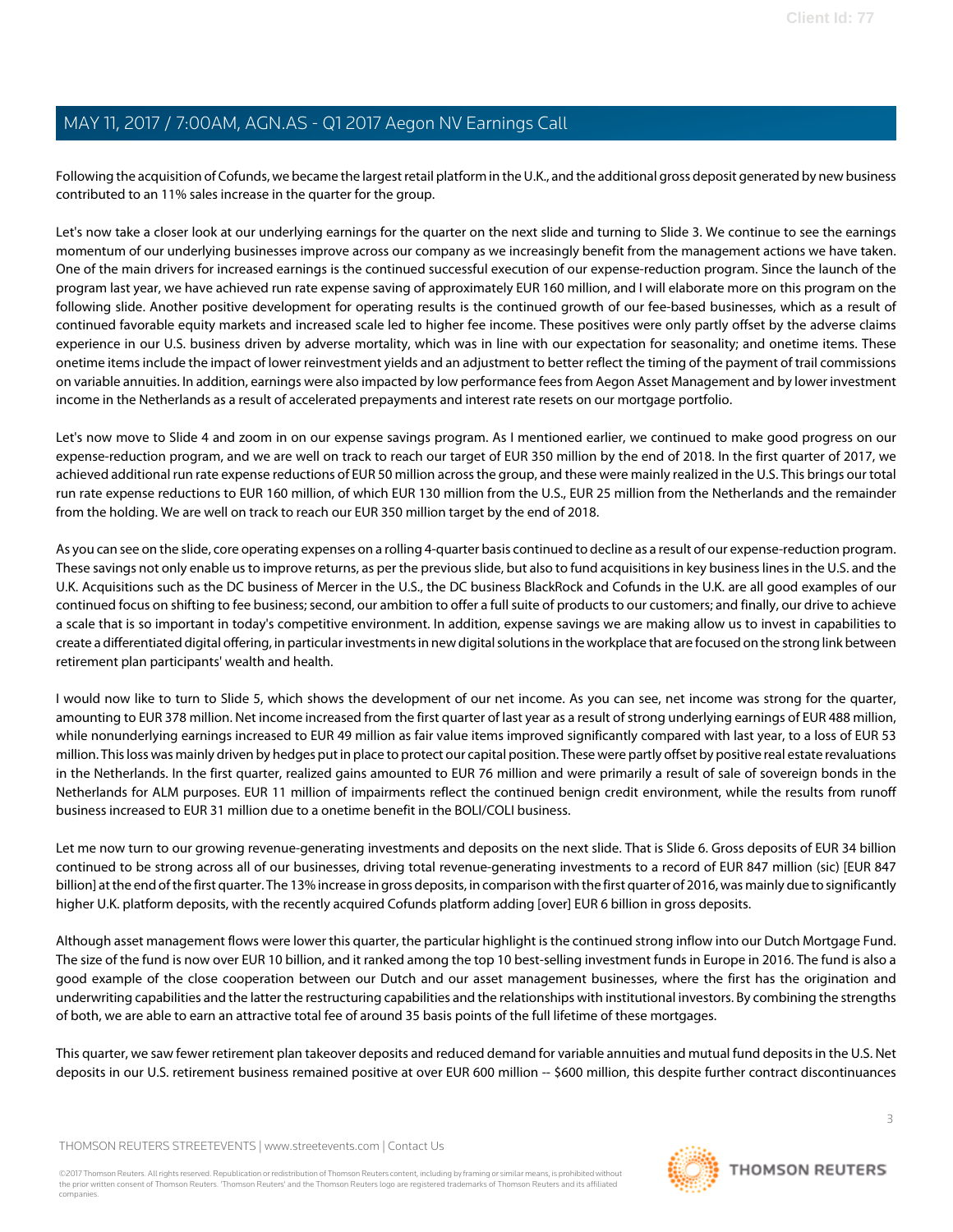that were anticipated following the acquisition of Mercer's defined contribution business. We expect this trend to continue in the coming quarters. Net outflows for the quarter amounted to EUR 6 billion and were mainly driven by the termination of an asset management contract in the U.K. related to the Guardian business that we sold from 5 years ago.

I would like to now provide an update on the transformation of the U.K. business on the next slide. In 2016, we announced a series of transactions in our U.K. business divesting our annuity portfolio in 2 tranches and acquiring Cofunds' and BlackRock's DC business. These have enabled us to accelerate the strategic transformation of our U.K. operations from a traditional life insurance business into a scalable digital platform business. And we are now ranked #1 in the retail platform market and #3 in the workplace savings market. Following the acquisition of Cofunds, which has GBP 87 billion of assets, our combined platform exceed GBP 100 billion of assets and serves more than 1.2 million customers. Total inflows on our investment platforms in the U.K. amounted to GBP 7.3 billion, of which GBP 5.4 billion were generated on the Cofunds platform. These were primarily through institutional kinds, which can be lumpy from quarter to quarter. And GBP 1.9 billion of inflows on Aegon's own platform, which now has over GBP 15 billion of assets, confirming it as one of the fastest growing in the market.

Replatforming of Cofunds and the integration of BlackRock's defined contribution business are scheduled to be completed in 2018. In addition, we're on track to close the Part VII transfers for both tranches of the annuity portfolio by the end of the third quarter of this year, which is expected to result in a dividend from the U.K. to the holding in the fourth quarter of 2017.

Let me now turn to the next slide, where we'll take you through our sales for the quarter. This is Slide 8, where you can see that new life sales declined by 8% to EUR 246 million, driven by lower term life and indexed universal life sales in the U.S. and lower sales of life products in Europe. We are currently taking management actions to streamline the application process for indexed universal life products in the U.S.; and preparing for new product launches, which we expect to benefit sales in the second half of this year.

Lower sales in Europe were partly the result of the divestment of the U.K. annuity book. In addition, we continued to see a shift towards fee-based solutions in the Netherlands, which led to lower pension sales. Higher sales in China were the result of the successful launch of the critical illness product. But although the life sales were down year-on-year, the margin of the new production continues to improve as we benefit from the higher interest rates and a strict pricing policy.

Finally, accident & health sales increased by 4%, as sales in the Netherlands improved following the launch of a new disability insurance product and as a result of favorable currency movements in the U.S.

Let me now turn to our capital position for the group on Slide 9. And as you can see, our Solvency II ratio remained stable at 157%. This quarter, capital generation of the operating units, excluding market impacts and onetime items, amounted to EUR 0.3 billion and added 2 percentage points to the solvency ratio for the group after holding expenses. Positive margin impacts and onetime items also added 2 percentage points to the ratio and were mainly related to positive credit spread and interest rate movements in the Netherlands. This offset the negative effect from the change in [calculation the risk margin] on the Dutch ratio at the end of 2016, bringing the ratio back to approximately 140% as at the end of the first quarter of this year.

Positive onetime items were mainly driven by a change in the reserving methodology for high-net-worth business in Asia, this to better match the valuation of liabilities with the assets. Change led to an increase in excess capital position in Asia. These positive impacts were offset by the accrual of the final 2016 dividend, which will be paid in June; and by the acquisition of Cofunds, which reduced the U.K. ratio in the quarter to just under 150%. And I would like to highlight that in the U.S. the RBC ratio remained stable at around 440%.

On the next slide, I would like to take a moment to update you on the capital position in the Netherlands, Slide 10. We recognize the need to further improve the capital buffers in our Dutch business and intend to do so through a number of management actions, as we are committed to maintaining an adequate level of capitalization for our Dutch business. In light of this, we have downstreamed EUR 100 million of capital into Aegon Leven from the Dutch holding company during the first quarter of 2017. Management actions [were broadly] into 3 categories: first, improving the risk profile through measures such as optimizing ALM and hedging while at the same time also enhancing our internal models. Second, we've continued to review our global portfolio business to ensure that they all meet our financial and strategic objectives and to ensure our use of capital is optimized. Third, we'll continue to support our Dutch business as a core part of the group.

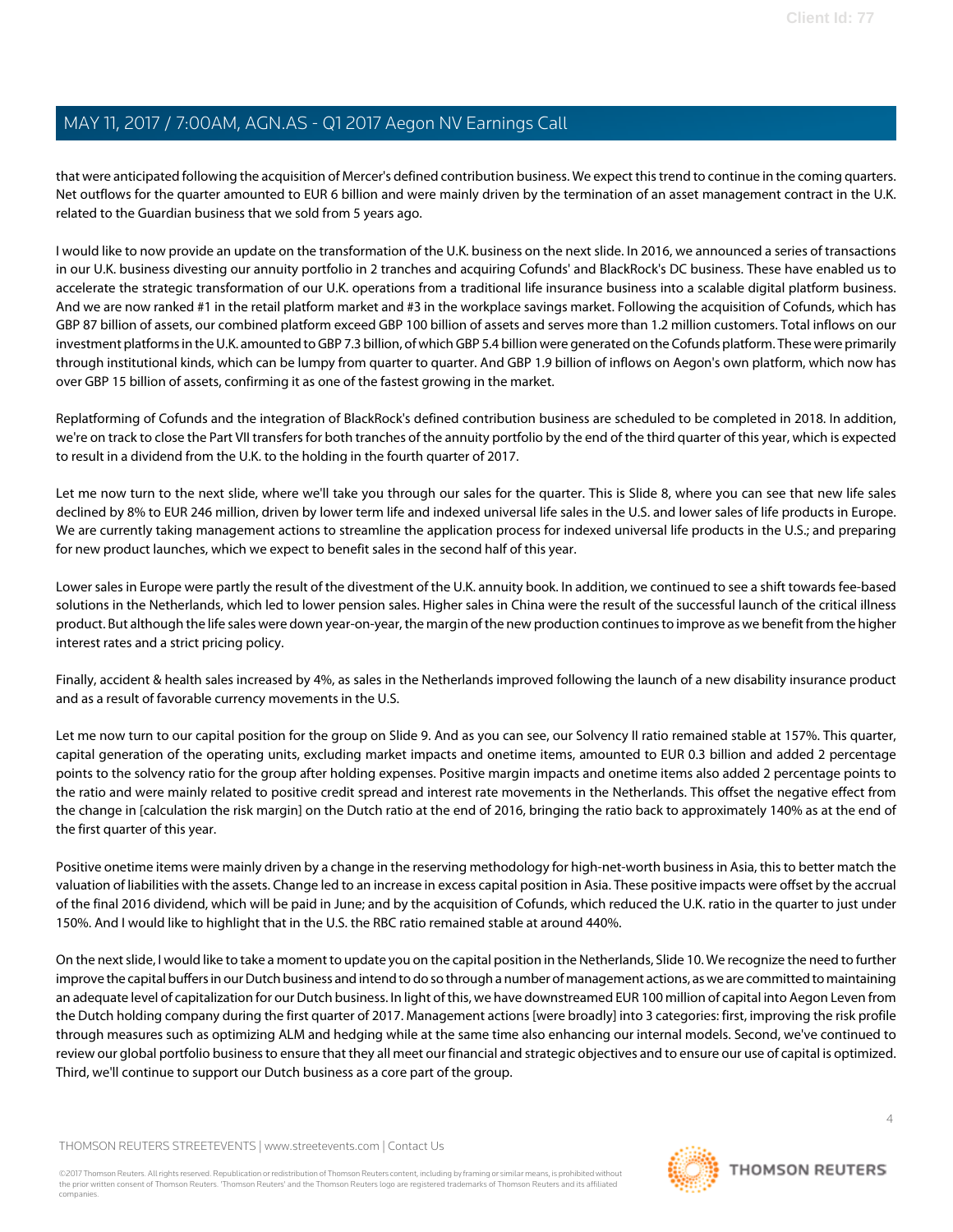As I shared with you during the Fourth Quarter Results Call, we are working with our regulator to clarify a number of outstanding issues, including loss-absorbing capacity of deferred taxes, LAC DT. And we will provide you a comprehensive plan, precisely what actions we will take to improve the Dutch capital position, with our second quarter results on August 10.

Let me now conclude. We continued to see strong sales growth throughout the group in excess of our 10% target, driven by strong increase in gross deposits. We have achieved a run rate expense savings of EUR 160 million, which show that we are well on track to deliver our EUR 350 million expense savings target by the end of 2018. And I would like to reiterate our commitment here to returning EUR 2.1 billion to shareholders over the period 2016 through 2018. And we remain confident that we will continue to make significant progress towards our targets.

Matt and I are now ready to take your questions. Thank you.

# **QUESTIONS AND ANSWERS**

#### **Operator**

<span id="page-4-1"></span>(Operator Instructions) We will now take our first question from Robin van den Broek of Mediobanca.

#### **Robin van den Broek**

Unsurprisingly, my first question is related to the capitalization of the Dutch unit. As you indicated in your slides, it seems that the marked appreciation of your Solvency II ratio is predominantly driven by the Netherlands, so I was wondering if you could give a pro forma ratio for Q1. And connected to that, you mentioned in your slides that group support could be a potential management action, and I was wondering what could that be. Should we get worried about potential dividend cuts or capital market actions? Or yes, do you think you can solve it without affecting that? And second, on the U.S. tax reform, I think, yes, if that would go through, there will be an impact on DTA writeoffs and potentially a higher required capital in the U.S., yes. What kind of actions can you do there apart from operating at a lower RBC ratio and potentially lowering the calibration ratio with the Dutch central bank? Those are my questions.

#### **Alexander Rijn Wynaendts** - AEGON N.V. - Chairman of the Management Board, Chairman of the Executive Board and CEO

Yes, Robin van den Broek. (inaudible). As I indicated in my words, the Dutch ratio at the end of the first quarter of 2017 is around 140% and actually has benefited from improved market conditions. As you know, rates in the Netherlands are slightly higher. And we've seen some positive developments as well. And I would like to repeat here that we have committed to providing you with a comprehensive overview of where we are on our Dutch capital position at Q2. We have to go through a process, by the way, also working closely with our regulator. There is quite a number of outstanding issues, and I mentioned one of them in my speech. That is the LAC DT, where we are sure that we have the right interpretation. It is complicated. And I have given you an overview of the 3 steps and actions which we are taking. The first one is to look ourselves at where we can optimize ALM, where we can put hedging in place in the most effective way. We're also looking at our internal models, if they all reflect properly our risks. And as you can imagine, that does take time. And we have to ensure that we work closely here with the regulator. The second point is that we also want to be looking at Aegon NL as part of a group. And Aegon NL is not a stand-alone business. And that really what -- is what I meant by talking about overall group support. As you can imagine, the way we'd look at Aegon NL as part of the group, where the Netherlands reflects 20%, 25% of total, would be very different than if Aegon NL would be standing on its own. In this context, we'll continue to be looking within our group, at all the pieces of our portfolio, to ensure, as I said earlier, that they all meet our financial and strategic objectives. And we also want to make sure that we are deploying our capital in the most effective way. So Matt, would you please take the second?

#### <span id="page-4-0"></span>**Matthew Rider**

Yes. On the tax reform, it may be good to start with that our current U.S. RBC ratios is sitting at 440% or so, at the top end of our range. I think you have it exactly right. If there was a reduction in tax rates, then we would see a reduction in the amount of DTAs and clearly an increase in the amount

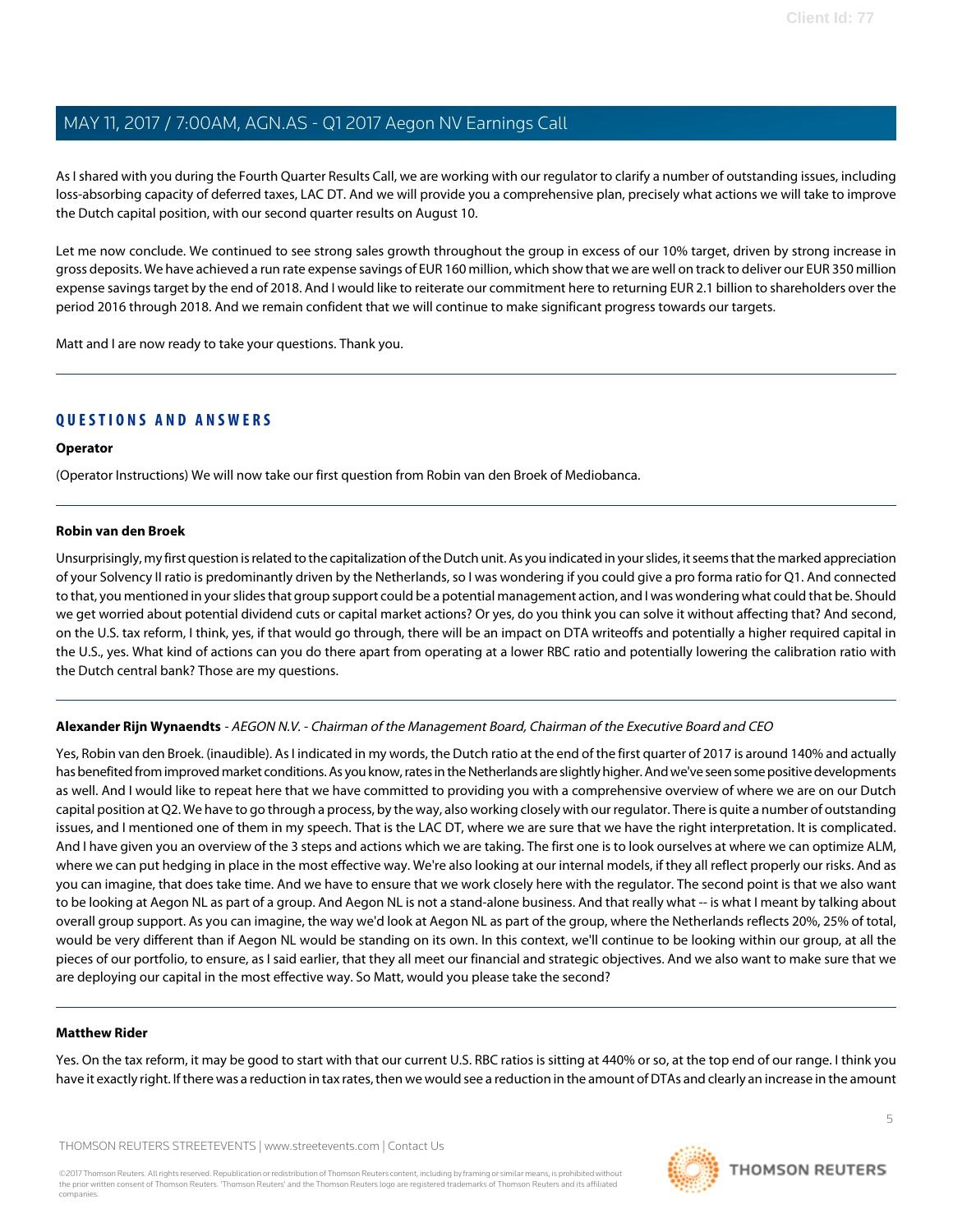of required capital that we would have to hold, as that's done on an after-tax basis. I think it's a little bit preliminary to talk about the actual impacts on RBC ratio given that there aren't too many details around this yet in the market. Probably good to say that, if there was a tax reform plan, all U.S. life insurance companies' RBC ratios would come down. We would be no different than anybody else. I think there will be a level-setting effectively of RBC ratios and what people think are adequate capitalization levels in the U.S. And we would be no different. We wouldn't -- be no different than anybody else. I think importantly, though, if there was a tax reform plan that lowered taxes, then ongoing capital generation will, of course, improve. So that's good for the industry.

#### **Robin van den Broek**

Okay. And then maybe the EUR 100 million capital injection in the Dutch unit, is -- was that already included in the pro forma number of -- in the number at year-end? Or does it also affect the 140% you just mentioned?

#### **Alexander Rijn Wynaendts** - AEGON N.V. - Chairman of the Management Board, Chairman of the Executive Board and CEO

The 140% is at the end of the first quarter of 2017. And by the way, it's an approximate number. As you know, we have said that we would not be giving any more Q1 and Q3 explicit details on all the solvency ratios and capital ratios of our business units, but in view, of course, of the ongoing discussion around the Dutch, we felt that we should give you an indication.

#### **Operator**

<span id="page-5-0"></span>We will now take our next question from Ashik Musaddi of JPMorgan.

#### **Ashik Musaddi** - JP Morgan Chase & Co, Research Division - Executive Director and Co-Head of European Insurance Equity Research

Ashik here. Just a couple of question. One, on the Dutch solvency, I'm afraid, again. So you mentioned that you'll give us a plan in the second quarter, but how should we think about Dutch ratio? First of all, what's your hurdle there? And secondly, would you always look at the Dutch ratio with the UFR impact that is going to happen, like, from 420 basis point to 365 basis point? Or would you not care about a fully loaded UFR impact at the moment, and that's how you will look at it? So as a management, how -- management team, how are you going to look at the Dutch ratio with UFR and without UFR? It would be great to get some color on that. Secondly, on your -- just going back to the DTA in the U.S. I mean you mentioned that the whole industry RBC ratio would come down, but I mean we have seen the same thing in the banking space as well because of a lot of concerns around capital, I mean, and SREP ratio et cetera. The Dutch -- the banking sector also kind of suffered that everyone went down, but because regulators have said that you need higher capital, we have seen the pain that the banking sector has gone through over the past 2, 3 years to recapitalize to a very, very strong level. So is it possible, or are you seeing any sort of scenario where, because of ratios coming down, you still need to take it back to a strong 400%, 450% ratio? Any sort of discussion that is going on? It would be great.

**Alexander Rijn Wynaendts** - AEGON N.V. - Chairman of the Management Board, Chairman of the Executive Board and CEO

Matt?

#### **Matthew Rider**

Yes, I think, just in terms of the solvency ratio and whether we look at UFR and without UFR, yes, we do. Our target zones that we have for the legal entities, we have at [1 30 to 1 50]. However, that -- and that is, of course, with UFR included in it. But we do look at it without UFR as well. And that's something with the new release from EIOPA we're going to have to carefully consider. On the DTA and, let's say, the impact on RBC ratios throughout the U.S., I think, far too early to talk about what would be the impact of these things if the -- if tax reform did come into play.

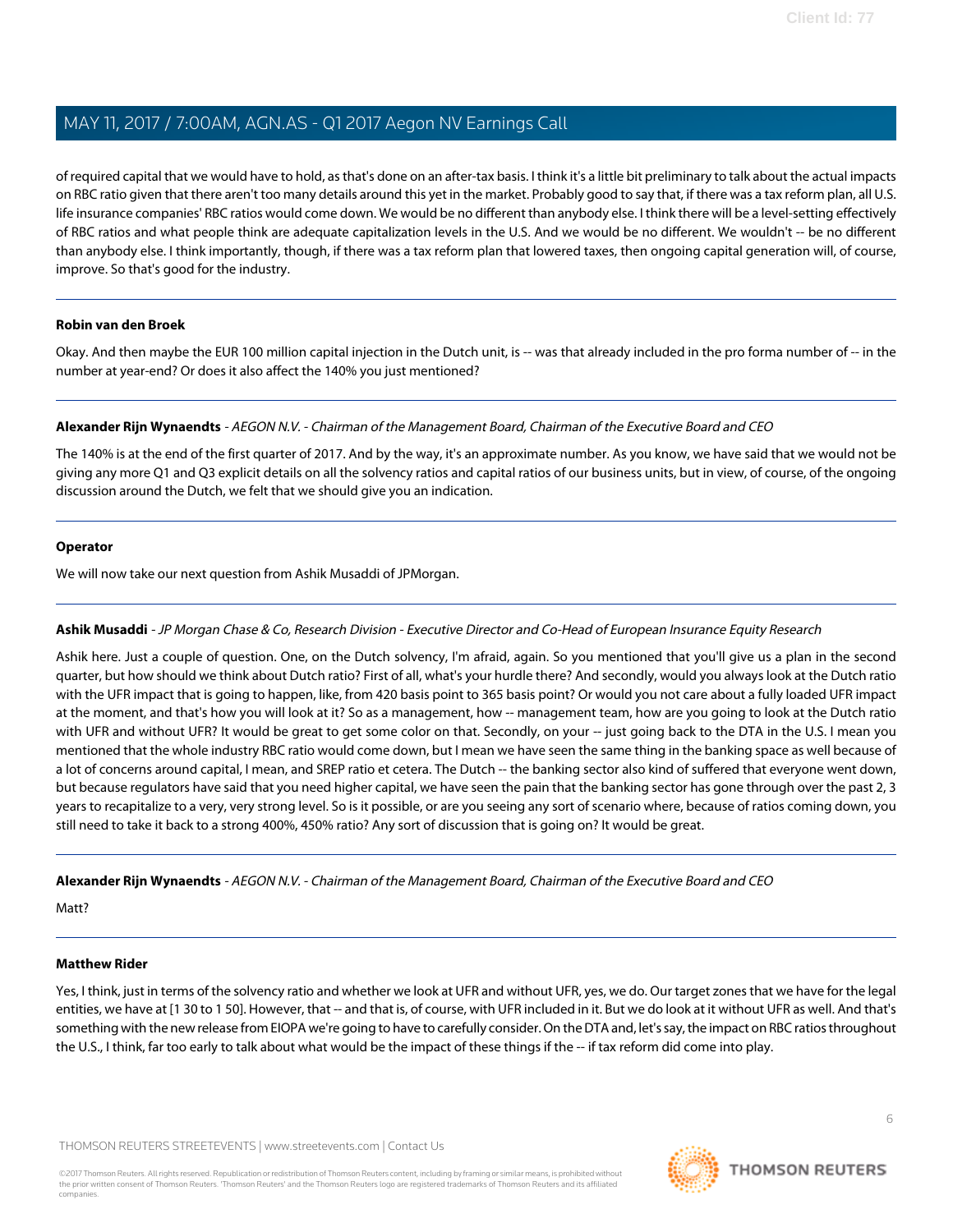#### **Operator**

Our next question comes from the line of Nadine van der Meulen of Morgan Stanley.

#### <span id="page-6-1"></span>**Nadine Adrienne Marion van der Meulen** - Morgan Stanley, Research Division - Equity Analyst

Two questions from my side, please. Firstly, you mentioned -- sorry. Again, on the Netherlands, you mentioned the 140% at the end of the first quarter. The EUR 100 million injection, did that take place during the first quarter? That is the first question. And on the capital generation in the Netherlands, would you mind giving us an update? I think the last you said about that was sort of guiding around to 225 million. I am not sure if that has changed at all, or not. And the second question I have is in the U.K. You've previously guided to a dividend upstream from the U.K. this year. Would you mind giving some detail around the timing and the potential magnitude of these dividends to be upstreamed from the U.K.?

#### **Alexander Rijn Wynaendts** - AEGON N.V. - Chairman of the Management Board, Chairman of the Executive Board and CEO

Nadine, your question is, is the EUR 100 million included in the 140% at the end of Q1? The answer is yes because we injected that in Q1. And as you'll remember, we've mentioned that we have in the Netherlands a number of legal entities. We have Aegon Leven, into which we injected the EUR 100 million. We have Aegon Schade. That's a nonlife business, for the English speaking. We have Aegon mortgages. And we have Aegon TKP, which is the pension unit. And all these 3 other entities actually are very well capitalized and allowed us in fact to take a dividend out of it because they were overcapitalized. Now your capital generation in Netherlands, yes, I can confirm that the 225 million normalized capital generation for the Netherlands is still the right number. And in terms of the U.K. dividends, I'll remind you that we indicated that we expect that the capital that was freed up from the 2 annuities is around 500 million; and that we would expect that 1/3 of it, roughly 30% of it, would be available to be dividend-ed up to the group. And I repeat what I said earlier: We expect this to take place at the end of this year.

#### <span id="page-6-0"></span>**Operator**

And the next question comes from the line of Albert Ploegh of ING.

### **Albert Ploegh** - ING Groep N.V., Research Division - Research Analyst

Yes, sorry. I'll have to come back to the Dutch business. I understand that the plans will be shared in detail in the second quarter. What I'd like to know is, yes, what kind of time lines on execution should we expect. Is the working thesis really to be at your comfort zone levels by the end of this year? And in relation to that is basically also embedded the question on, yes, what to expect in terms of paying up a dividend again from the Dutch unit for 2018. Is that still the working thesis currently? And I also had a question on -- I saw also some changes to the reserving in Asia, which had positive impacts, I think, also in the quarter on solvency and offset with some non-admissibility of U.S. DTAs. Maybe you can give a little bit color around those two as well.

### **Alexander Rijn Wynaendts** - AEGON N.V. - Chairman of the Management Board, Chairman of the Executive Board and CEO

Yes, we intend really to provide you clarity at the Q2 results, which is early August, Albert. I think it's too early to say now more about it. And of course, we would like to implement as soon as possible. We want to have our Dutch business on a sustainably basis capitalized and a business that is a mature business that is also able to pay and capable of paying dividends. In terms of Asia, I think it's very much in-line what I've been saying for some time. We are looking at optimizing our portfolio; and also how we employ capital, deploy capital in the most effective way. At the end of last year, I did inform you that we had put our direct marketing business in runoff. That means that we're trying to maximize now the cash flows that are being generated by that business. That's one of the elements of improving our capital position in Asia. And the second element is that we have this high-net-worth individual business, which is a business with branches in Singapore and Hong Kong and which operates out of Bermuda. It's a Bermuda-based company. And we see that we were able to actually avoid unnecessary use of capital because of multiple layers of regulation,



7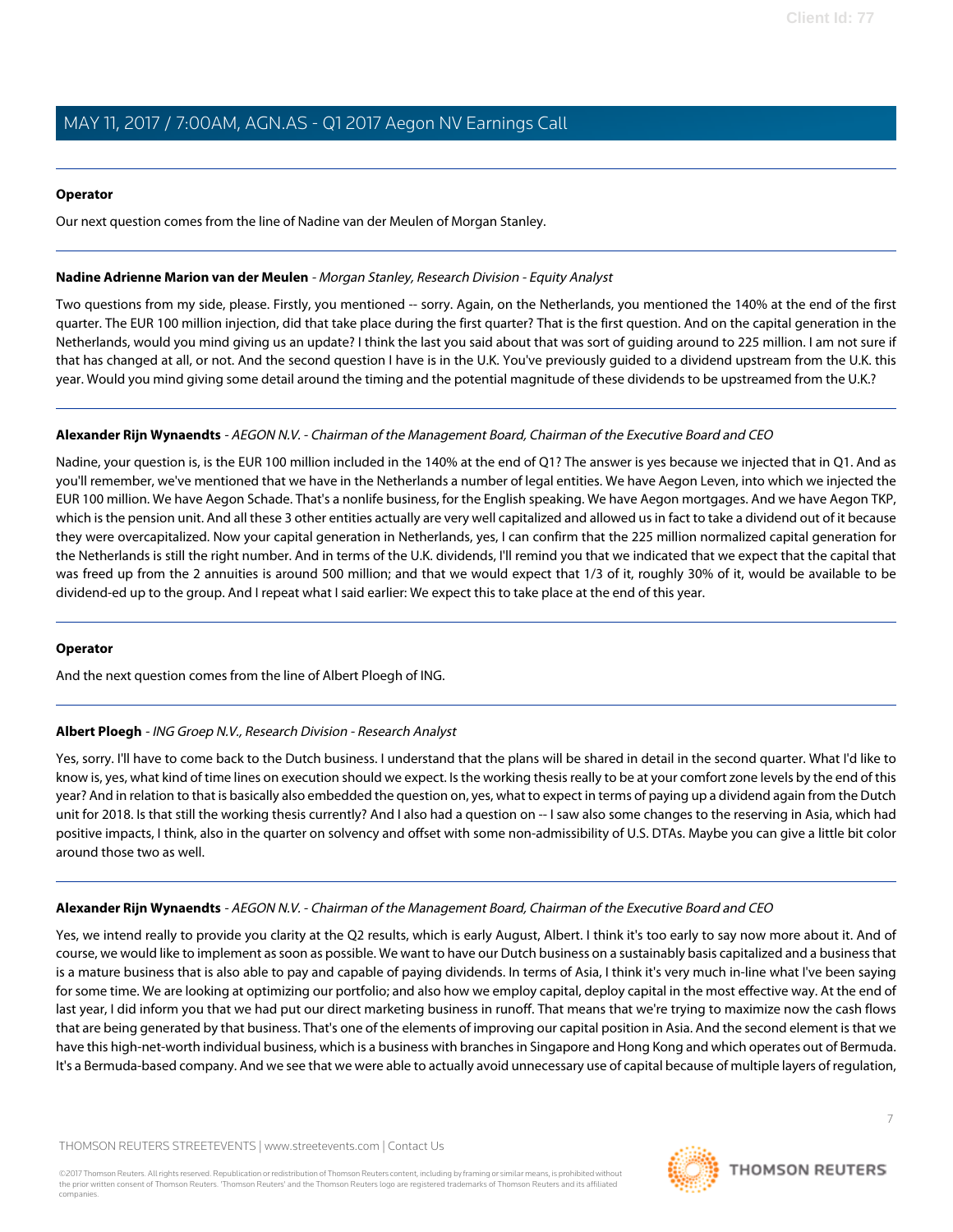as you can imagine, Bermuda, Hong Kong and Singapore; and therefore, as such, created a position of excess capital in Asia. In terms of the DTA, Matt, will you take it?

#### **Matthew Rider**

Yes, let me take that one. So the Asia thing is a change in the reserving basis to better match the nature of the reserves with the way that we value the assets. And that resulted in about a EUR 265 million improvement. And then on the DTAs, there is a limit to the amount of DTAs that are admissible in the U.S. It's limited to about 15% of surplus. And we had DTAs that moved into that zone. And that loss was about USD 170 million in DTA admissibility.

#### **Albert Ploegh** - ING Groep N.V., Research Division - Research Analyst

And maybe one small follow-up on the DTAs. I mean, if you look at the annual report, I think you've split out the Tier 3 bucket. It's, I think, roughly 1.6 billion. Can you confirm that it is 100% U.S. DTAs? Or is there anything else in there as well?

#### **Matthew Rider**

Sorry. I missed the -- can you repeat the question, please?

#### **Albert Ploegh** - ING Groep N.V., Research Division - Research Analyst

Yes. So in the annual report the Tier 3 capital bucket is roughly 1.6 billion. And I would like to know whether that is indeed 100% U.S. DTAs.

#### **Matthew Rider**

That's majority, but we can follow up with details.

#### <span id="page-7-0"></span>**Operator**

The next question comes from Farooq Hanif of Crédit Suisse.

#### **Farooq Hanif** - Crédit Suisse AG, Research Division - Head of Insurance Research in Europe

On the EUR 100 million in the Netherlands again, still just slightly confused. So you've moved money from 1 of your 3 companies essentially via the holding into another. So did the solvency ratio actually change for NL because of that movement? And what -- and if it did, what was the actual percentage point impact on the 140%, if you're able to give that now? That's question one. And question two, you mentioned looking at the portfolio. So you've done a lot of transformational things to shift to fee-based business. Can you talk about other areas of your business that you think you still need to do work from an M&A point of view? And could you also talk about what you'd be willing to sort of give up in your portfolio to support capital?

#### **Alexander Rijn Wynaendts** - AEGON N.V. - Chairman of the Management Board, Chairman of the Executive Board and CEO

Farooq, just to be absolutely clear, the capital that was injected was injected in Aegon Leven, which is a part of Aegon NL, but yes, it is in the 140%. But it did not change the ratio because it's moved from one part of Aegon NL to another part. It moved from a part that is overcapitalized, which I mentioned earlier, to Aegon Leven, which is the one where the ratio clearly is lower than it is for the rest of the businesses. So from Aegon NL

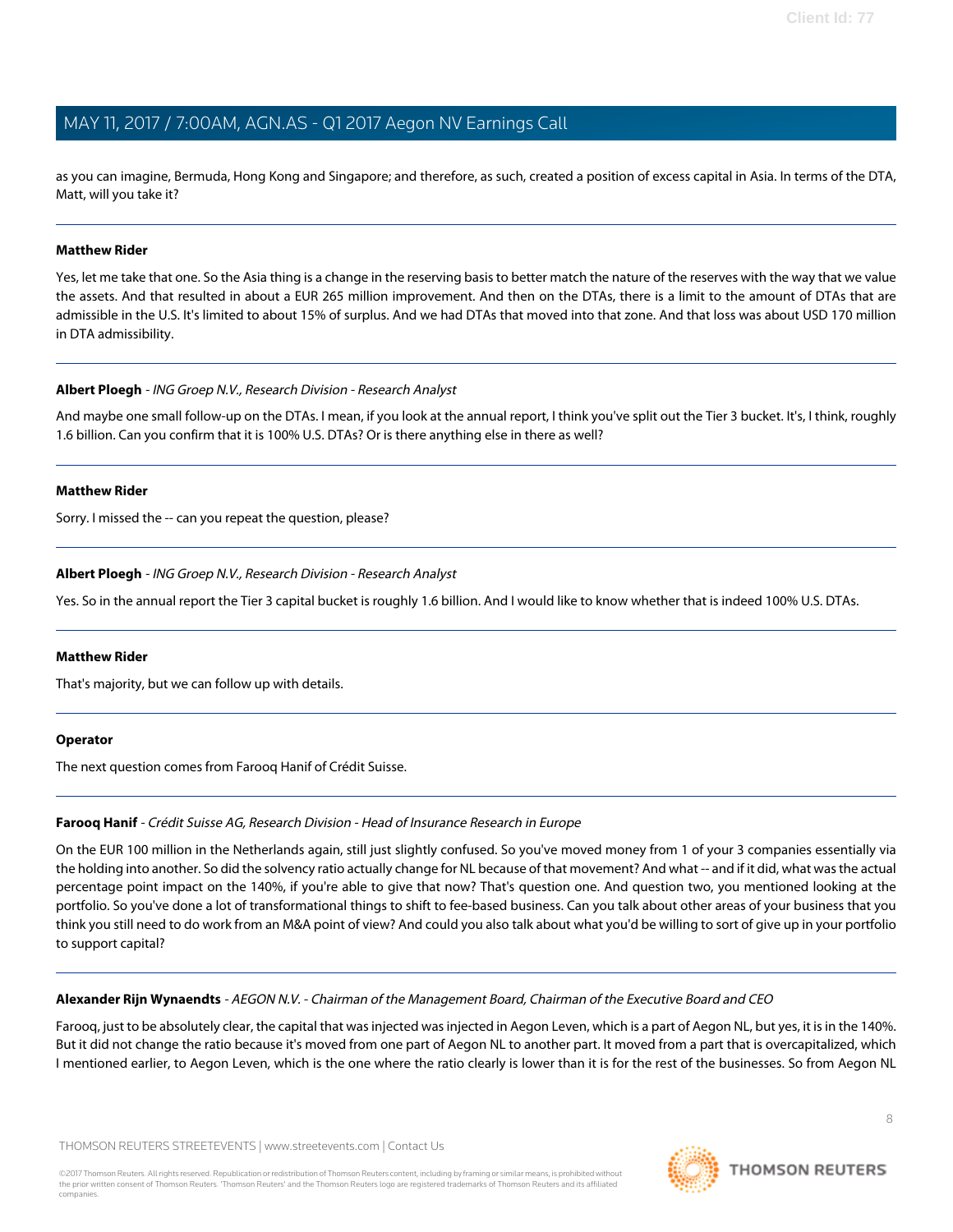point of view, you don't see a change on a consolidated basis because we moved from one to another one. And Aegon Leven is capitalized at a lower level than Aegon NL, and that varies over time. But you could say that's around -- right now, it's around 15 percent points of difference. In terms of portfolio, your second question, we are looking on an ongoing basis at your portfolio, as you know. And you also know that we have our runoff businesses that we've been very clear that we would be like looking forward to exit but only at the condition that we are able to achieve good proceeds, proceeds that we do believe reflect the value of that business. And we've also said that -- when industry rates would start moving up, that the environment for looking at doing a transaction improved interest rates clearly is improving. And at the same time, I've always been and also very clear that we look at all our businesses and ensure that they have to meet our criteria also of scale. Scale is very important and is more important day by day in our businesses. So if we come to the conclusion that we are not able to achieve the necessary scale or that it will take too long to get there, then we review the different options. And as you can imagine, there are various options there. And this is part of a process which we will continue to be doing. And I think we've been pretty clear that those businesses that don't scale, clearly, are those ones that we will start reviewing first.

#### **Farooq Hanif** - Crédit Suisse AG, Research Division - Head of Insurance Research in Europe

And may I just ask one follow-up question on the runoff businesses? Is a large part of your DTA in the U.S. tied up in the runoff? Or is it a small proportion?

#### **Alexander Rijn Wynaendts** - AEGON N.V. - Chairman of the Management Board, Chairman of the Executive Board and CEO

Okay, Matt?

#### **Matthew Rider**

Yes, we're going to have to come back to you on that with further detail.

#### <span id="page-8-0"></span>**Operator**

Our next question comes from the line of Nick Holmes of Societe Generale.

#### **Nick Holmes** - Societe Generale Cross Asset Research - Equity Analyst

Just a couple of questions. First one, just wondered whether AXA's decision to IPO its U.S. operations makes you want to consider whether your primary listing might perhaps be better in the U.S. I mean obviously there's a clear regulatory divergence between the U.S. and Europe, and I wonder what your thinking is there. Then just wanted to ask again on the U.S. runoff business. You're clearly looking at the options here. Is there anything you can sort of tell us that might happen this year?

### **Alexander Rijn Wynaendts** - AEGON N.V. - Chairman of the Management Board, Chairman of the Executive Board and CEO

On your question, Nick, yes it was an interesting development which I think we all saw yesterday. Let me reassure you here that Aegon -- the U.S. -- our U.S. business Transamerica is an actually core part of our business and has been contributing very significantly to -- and continues to contributes in the future. And we expect this to continue to be the case going forward. And in terms of the runoff business, I would have loved to give you more information. And I'll promise you that, as soon as we have an information we can share, we will share that with the market. But what I did say to you is that the environment has been improving as a result of higher interest rates. So we're working in order to try to get a good outcome for all of us and our shareholders.

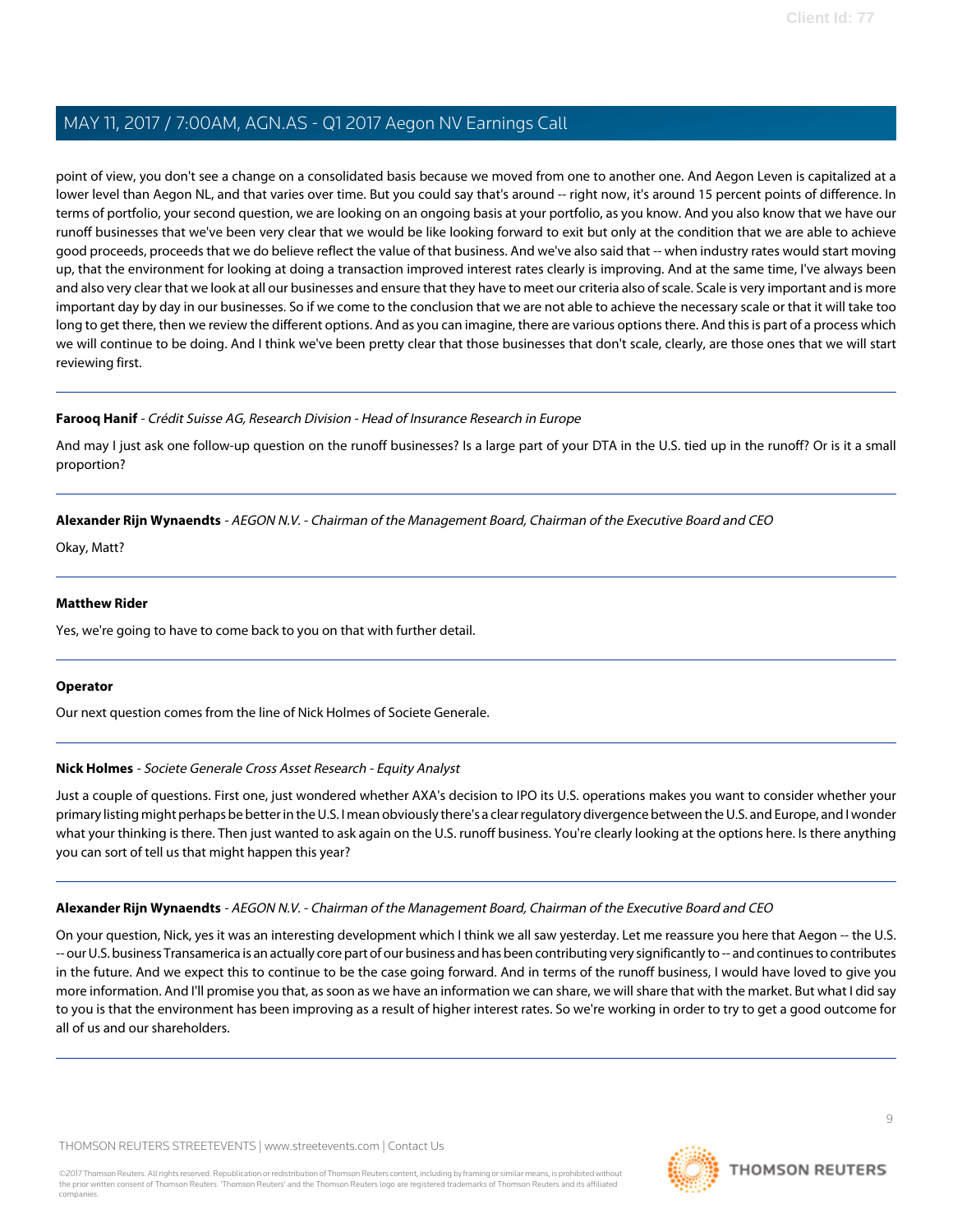#### **Operator**

The next question comes from the line of William Hawkins of KBW.

#### <span id="page-9-0"></span>**William Hawkins** - Keefe, Bruyette & Woods Limited, Research Division - MD, Head of European Insurance Research and Senior Analyst

Sorry to keep coming back to the Netherlands, but it does seem to be [floating upright] through the call. I'm just interested. I know you've already talked about this slightly, but can you just be slightly clear about what you mean by group support when you're thinking about management actions? From my understanding of Solvency II, a simplest interpretation of group support is that you raise leverage and downstream that to the subsidiary as equity to support subsidiary solvency ratio. And from my assessment, you don't really have too much flexibility to be doing that, but maybe I've underestimated the flexibility of the overall group. But equally, group support can be interpreted in a different way, like because you've got the support of the group, you could be happier with a lower solvency ratio in one subsidiary because the group is all around it. I'm sorry to come back to it, but I think it is an important couple of words. Could you just help me understand the definition of group support? And then secondly, I'm going to dare to ask if you'd tell us what the U.K. Solvency II ratio was at the end of March, just to complete the chain of that? More importantly, though, could you just remind us? You've given helpful comments about the dividend at the end of the year, but I just wondered if you could remind us. The transactions that are still to come, what could be the percentage point impact of those, the Part VII transfers and the other things obviously, the timing on the other elements affecting the U.K. Solvency II ratio?

#### **Alexander Rijn Wynaendts** - AEGON N.V. - Chairman of the Management Board, Chairman of the Executive Board and CEO

Yes, Will, I think you've actually given a pretty good explanation yourself of what group support is. As I was trying to say, we need to look at Aegon in the Netherlands as part of a broader group, a well-diversified group, with more sources of cash flows to the holding to support expense of the holding, including of course dividends but also the payment of leverage. So we will be looking, in terms of group support, this in a broad way. And again, it's too early now, to me, to speculate about it. We will come back in Q2, and I promise you we'll come back in Q2. In terms of the solvency, what I did say in the call was that our solvency in the U.K. is just under 150%. And this is in the result -- or I should say -- or includes the fact that we have included in this number the full acquisition of Cofunds, which was just over -- or just under GBP 150 million at the end of last year. And the effect of cost reductions that is going to come because of the restructuring and the integration of Cofunds will come later this year, as will come the impact of the Part VIIs, which we really hope will be concluded somewhere in the third quarter. And the moment they get concluded in the third quarter, it will allow us to be in a position to pay a dividend that will be in this case a dividend related to the transactions offsetting the annuities. And that will be at the end of the year. By then, our base case assumption is that Aegon U.K. is sufficiently well capitalized that it will be able to support paying a dividend on an ongoing basis going forward based on the cash flow that it's generating from its business, which has now become very much a fee business and therefore much more predictable.

#### **William Hawkins** - Keefe, Bruyette & Woods Limited, Research Division - MD, Head of European Insurance Research and Senior Analyst

Okay -- I'm sorry. I missed the 150% when you said it in the call, so apologies for that. I'm sorry. I'm still back on the group support. Could we actually be conceivably raising the leverage of the overall Aegon Group? Or are we just talking about managing capital within the Aegon Group?

#### **Alexander Rijn Wynaendts** - AEGON N.V. - Chairman of the Management Board, Chairman of the Executive Board and CEO

Will, again, I said what I want to say about this right now. This is part of a broad process that we're looking. It's a broader process for the Netherlands, for the group, but I was trying to make the point that we should not be looking at Aegon in the Netherlands on an isolated basis. And we should be looking at it in the context of the group, including also the strength of the group. And we'll come back in the second quarter.

#### **Operator**

And the next question comes from the line of Gordon Aitken of RBC.

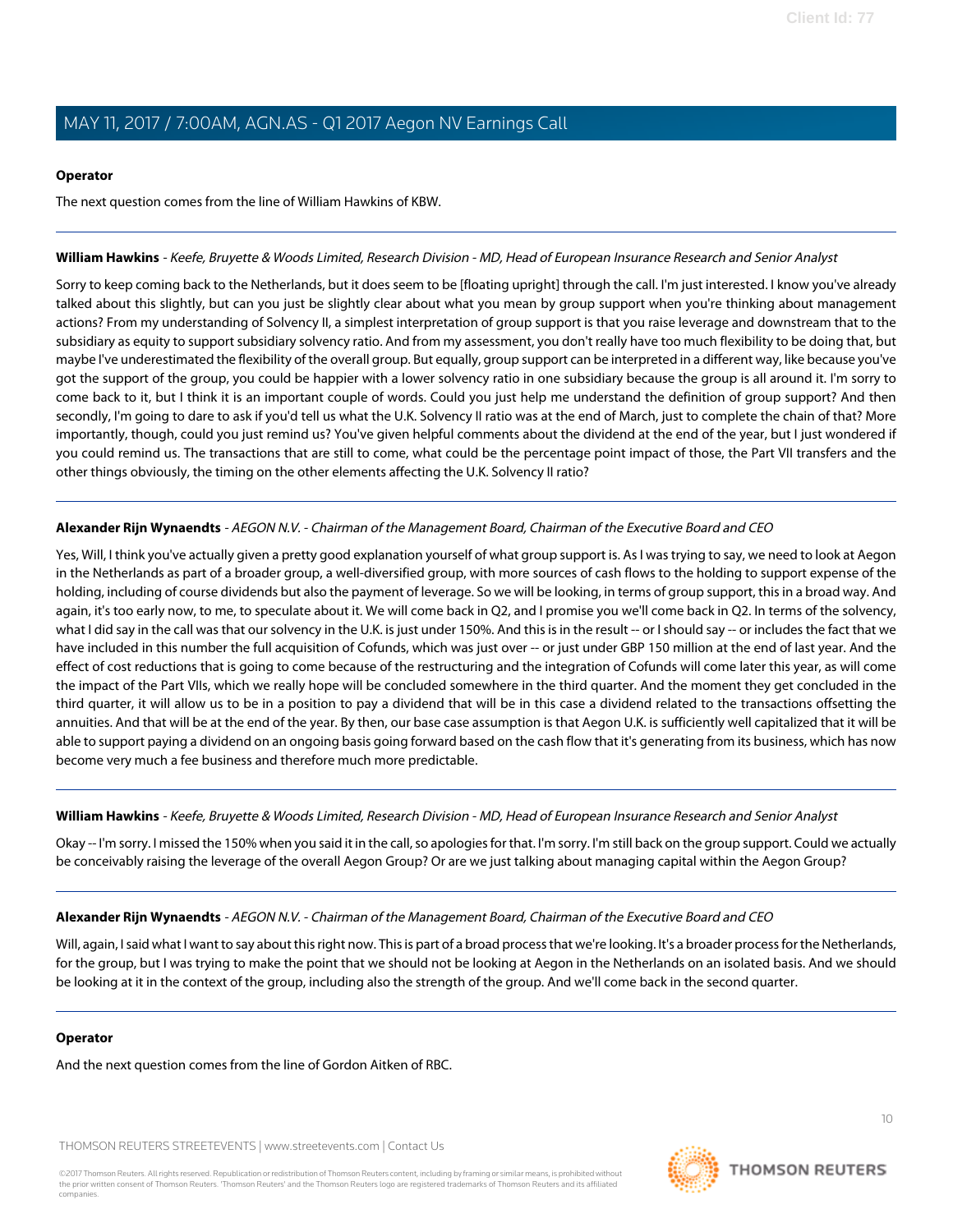#### <span id="page-10-0"></span>**Gordon Aitken** - RBC Capital Markets, LLC, Research Division - Analyst

Three questions, please. First, in the U.S. there's a mortality charge which is a wee bit higher than last year. I'm just wondering what mortality table you are using for reserves. And does it reflect the latest pickup in deaths we've seen around the world? Second question, in the U.K. So you've recently acquired Cofunds. I see the gross flow number for Cofunds. Could you just tell us what the net flow figure was in the first quarter? And the final question is about -- this is about capital in the U.K. So the proceeds from the annuity book sale, you said, were 500 million. And I'm just wondering what the capital backing that annuity book was. Because the usual guide that companies tell us here is about the 1 in 200 generates about a 10% capital requirement. And you had a 9 billion book, so 10% of that is 900 million. So if you can explain the difference between 900 million and 500 million, that would be great. And also, you've said that 350 will remain in the U.K. And I just need -- if you can just be clear as to what that will be used for.

#### **Matthew Rider**

Maybe on U.S. mortality, I think, first of all, it's not a -- let's say, a standard, let's -- statutory published mortality table that we're using for our IFRS results. These are pricing mortality tables. These are based on our own expectations based on, for example, what we've seen in smoker, non-smoker differences; and preferred differences; and those kind of things. So it's our own Aegon-specific mortality table. And that's why we look at it in terms of the actual-to-expected and not as a percentage of some other mortality table that's a standard publication. It really is refined based on our underwriting standards.

#### **Alexander Rijn Wynaendts** - AEGON N.V. - Chairman of the Management Board, Chairman of the Executive Board and CEO

Yes, in terms of net flows in the U.K., we had around 300 million of net flows. As I did say in my text, the -- a big part of the inflows we've seen, the significant amount, is related to institutional business. And that can be lumpy, as I mentioned. We've seen this to be lumpy, but I think what is important is that we are seeing net flows in our business and start with [growth those] but also expected part of outflows, which you see what is not abnormal when you do a transaction. So actually we are pretty pleased that the outflows that we're seeing of Cofunds actually have been lower than we were expecting because the moment of transaction, so when it moved to a new owner under Aegon, is usually a moment that you see accelerated outflows. And we have seen less of that. So I hope that answers your question. In terms of the annuity book, let me take the question since I was close to it a year ago. And what we gave you is the number of capital that we have generated from the sale of the annuity business. That's the 500 million, of which we expect to upstream 350 million. I think it's very difficult to look at these businesses on an isolated basis because it's part of the total portfolio. And if you want to get really much more detail, that we'll have to go back longer, and that's something we should be doing with investor relations separately.

#### **Gordon Aitken** - RBC Capital Markets, LLC, Research Division - Analyst

But just on this point on what the 350 million will be used for in the U.K. that you're keeping in there.

#### **Alexander Rijn Wynaendts** - AEGON N.V. - Chairman of the Management Board, Chairman of the Executive Board and CEO

So the 150 million, we'll be paying dividend. And that means effectively that the 350 million stays in the U.K., and that is part of our overall total capital position. And that's why we have a higher level now in the U.K. than we had had for many years before. Actually, we have a pretty significantly higher level, which are for fee business only, which as the -- such has much less risk than the business we had before. Is -- this is a level that allows us to be comfortable about an ongoing dividend. And I mentioned that to you earlier through a previous question that our objective in the U.K. is not only to pay once a dividend but to ensure that we pay dividend and have a sustainable basis for paying a dividend going forwards.

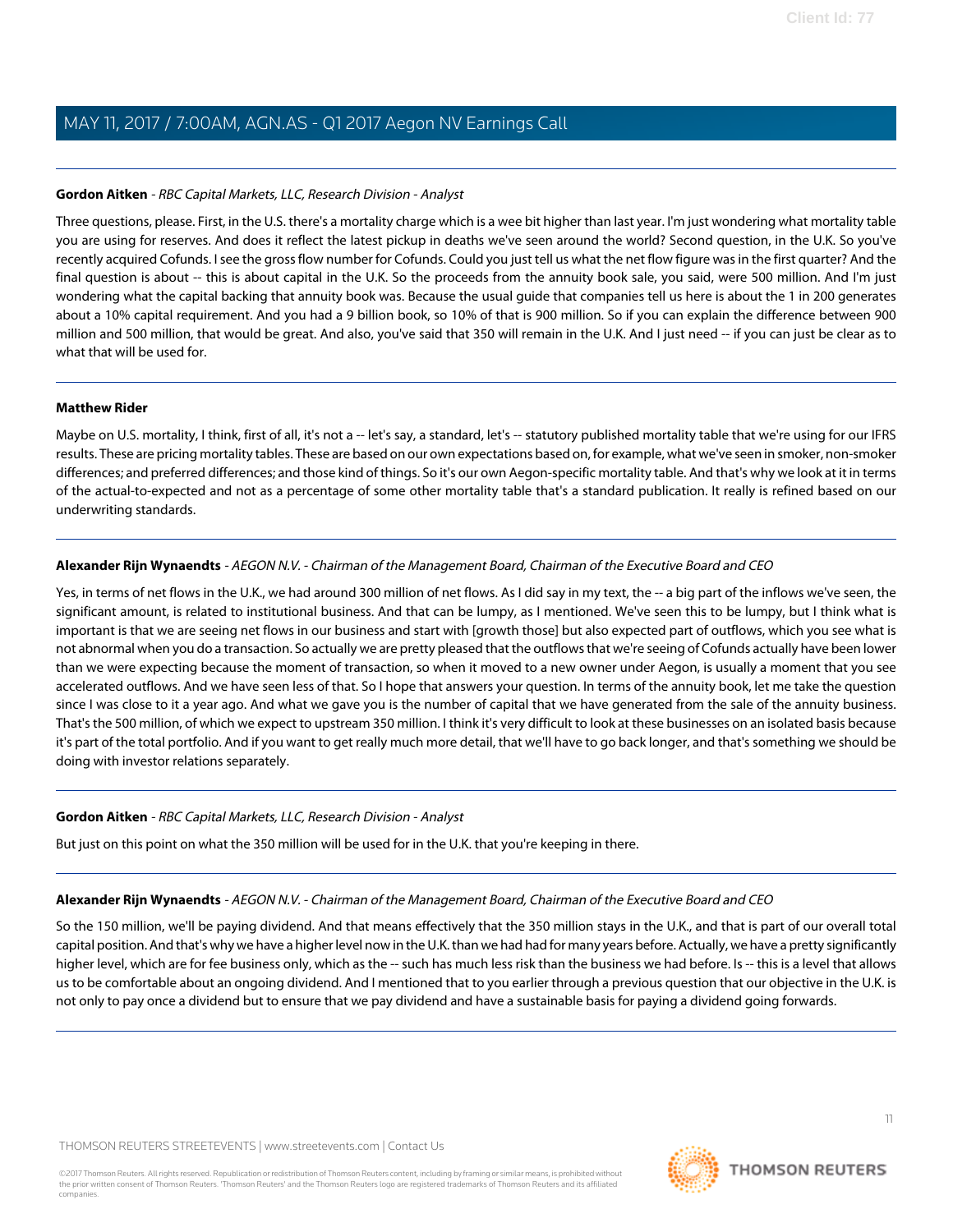#### **Operator**

Our next question comes from the line of Arjan van Veen of UBS.

#### <span id="page-11-0"></span>**Arjan van Veen** - UBS Investment Bank, Research Division - Executive Director and Equity Research Analyst of Insurance

Just a point of clarification on two, please. At the end of last year, you moved EUR 100 million to the Netherlands holding company. And at the time, you said you would upstream that to the group capital, subject to the outcome of a review of the new DNB guidance on LAC DT. So I'm just curious. What specifically has changed since February that makes you move that down again? And would it be correct to read that through, that there would be an adverse impact on your solvency ratio from the LAC DT review? So that's my first question. And as for the secondary part of that, your guidance for upstreaming for the Netherlands has been 225 million, but would it obviously be fair to assume that isn't -- wasn't the case in '16 and so we shouldn't be expecting anything at all in '17? And would you restate that when you give us the capital plan in August? And then one final question, on the U.S. and just more the capital plan as a whole. So you've had 2 rating agencies move your outlook for the U.S. to negative outlook in the last couple of months. So I'm just wondering whether your capital plan will also seek to address potentially some of their concerns to get those outlook revised back the other way?

#### **Matthew Rider**

Yes, so on -- I guess, on your first point, just to be clear. We did upstream dividends out of the nonlife Dutch companies into the holding company at year-end 2016. And those were downstreamed into the life company for prudency reasons and not so much a part of an overall LAC DT review. We do know that we will get much clearer guidance and direction at 2Q when we resolve the issue with LAC DT with the Dutch central bank, but I think it's a little bit too early to talk about the actions that we would take in terms of not paying dividends out of the Dutch entity or those kinds of things. This all comes part of the overall plan when we release our figures for 2Q. As far as the...

**Arjan van Veen** - UBS Investment Bank, Research Division - Executive Director and Equity Research Analyst of Insurance

You'll give an updated plan then in terms of guidance.

#### **Matthew Rider**

Yes, exactly. Yes, I think maybe importantly, on the rating agency outlook, some of them have been concerned about earnings volatility and the like and not necessarily a capital concern. So we'll be working closely, obviously, with rating agencies to do allay these concerns in the coming months when we go to various committees.

### <span id="page-11-1"></span>**Operator**

Our next question comes from the line of Bart Horsten of Kempen & Co.

#### **Bart Horsten** - Kempen & Co. N.V., Research Division - Senior Research Analyst

I have a few question as well on deposits and margins in the U.S., still impressed by the growth there. Deposit growth, you get in the U.S., but if I look to the net deposits also for regular -- frequent quarters, it's close to 0 or negative. Could you give an outlook there? Or what's going on there? Secondly, on the margin development in the -- in some product lines. For retirement plans, we saw margins creeping up to 14 basis points during '16, and it was now back to 12 in Q1. What's the outlook there? And the same, more or less, for variable annuities, where the margins dropped from 60 to 48 basis points. And I was wondering what the outlook is there. And one final question, on your runoff portfolio: You've been looking to dispose them besides running them off. And you relate that also to the interest rate zone. Could you indicate whether the interest rate environment is now interesting enough for you to look or to be successful in a divestment? Or do you need higher rates for that?

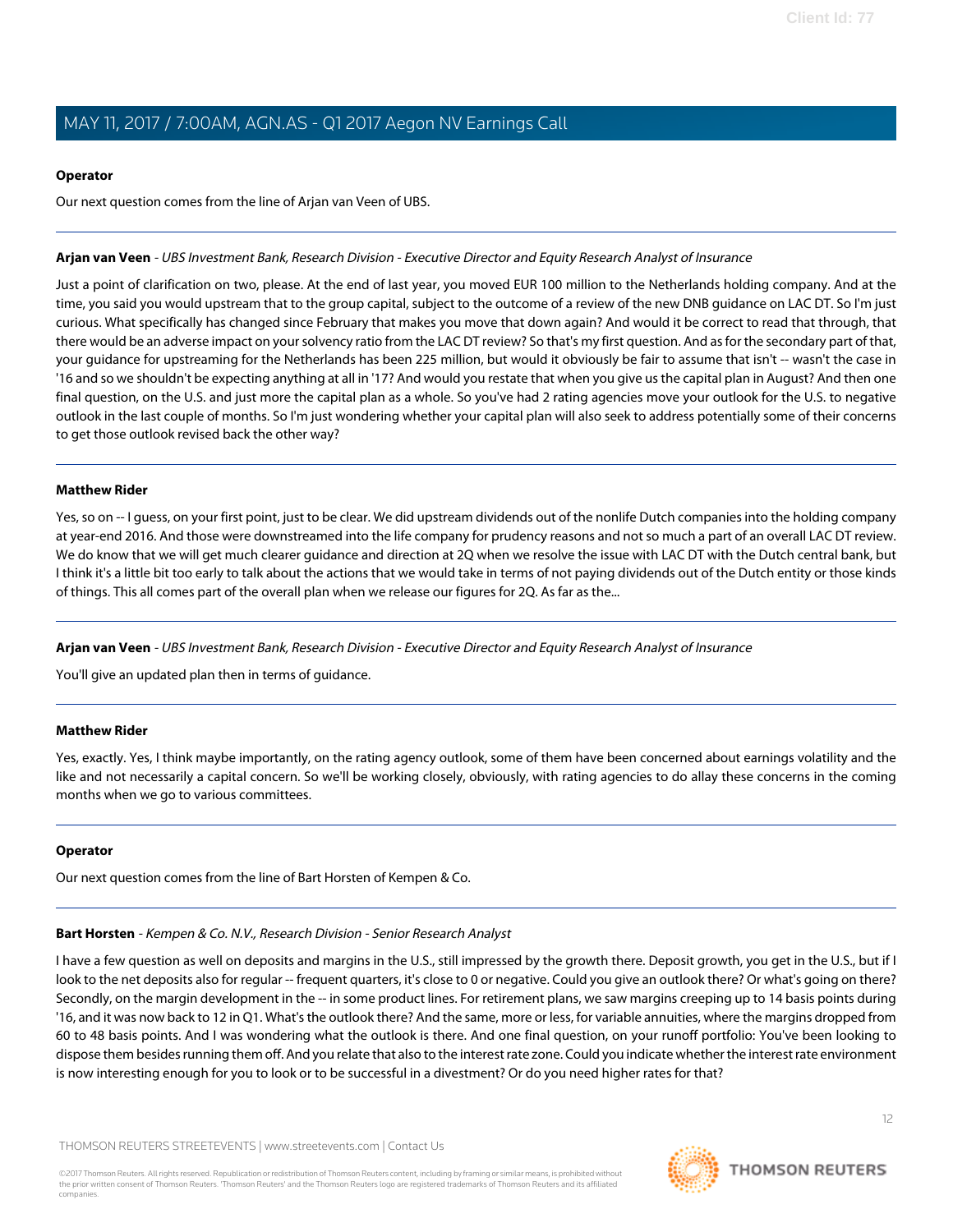#### **Alexander Rijn Wynaendts** - AEGON N.V. - Chairman of the Management Board, Chairman of the Executive Board and CEO

On your first questions, I'm pleased that you're recognizing the very high level of gross deposits which we're seeing in the U.S. business; example, in retirement plans, which as you know is that business that we are really trying to develop. We've seen over 10 billion, which is actually very much in line with what we had in previous year. You're right to say that mutual funds and variable annuities have shown a little bit a lower level of new -- or gross deposits, but it's not surprising because you need to see this in the context of the uncertainty around the DOL. As you know, the DOL rules have not yet been implemented. There has been a 60-day extension period. And in that uncertainty, what you're seeing is both customers and distributors just being a bit more hesitant. So this very much should be expected. In terms of margins, it is difficult to look at them only in terms of basis points because we see more and more that the business is now being appraised on the basis of margin or revenue per plan participant. And we've guided you at the -- in conference last year in New York that it's around \$60 per plan participant that we expect for this business. And this is also very much in line with our strategy. As you know, we're trying to talk to you about moving -- the way we look at our pension business not as being an institutional asset management business. Now we are looking at plan participants that have saved together a significant amount over 220 billion and that we know each individually will have to make choices. And we're trying to get much closer to these plan participants. So the whole way we look at our business from an operational point but also from a financial point of view is focused more on plan participants, a bit away from the margins. Secondly, what you also see is that, because of the acquisition of Mercer, while we have seen some outflows from existing customers, at the same time what is extremely positive is that now we are well positioned in all segments of the pension business. And a segment we were not present in before was what we call the jumbo case, the very large cases. And the acquisition of the Mercer business actually gave us that capability. And I'm very pleased to see that the pipeline of the big cases, the jumbo cases, is clearly very much positive and strong. And that should be positive sign also going forward. You asked me about VA. I think you should take into account the onetime item that was mentioned by Matt earlier. If you correct for the onetime item, then effectively you are back at the 60 basis points of margin that you mentioned yourself earlier. And that remains kind of the trend we are looking forward. And in terms of the runoff business, I'll just repeat what I said earlier. We are very clearly looking at optimizing the value of these runoff business. We want to make sure we get a good price for it. And as I indicated, with rates moving above 2 and -- 2.25% in -- to U.S. treasury. We're getting into territory where it starts making sense to look at these transactions, and we're working hard on it.

#### **Bart Horsten** - Kempen & Co. N.V., Research Division - Senior Research Analyst

Okay. And maybe as a final follow-up, on reinvestment yields. First, the back book deals, could you give an update on where you stand there right now?

#### **Alexander Rijn Wynaendts** - AEGON N.V. - Chairman of the Management Board, Chairman of the Executive Board and CEO

So the first quarter, we had a reinvestment yield of 4.35 compared to 3.77 the previous quarter, so over 50 basis points increase, which is very positive. The book value is -- the book yield is around 4.7. So you see we're getting pretty close to our book yield. And then rates have dropped a little bit recently, so I will say the 4.35 for Q1 at this point in time is probably a little bit lower. It's around 4.2%.

#### <span id="page-12-0"></span>**Operator**

And we will now take our last question in the queue from Farquhar Murray of Autonomous.

#### **Farquhar Charles Murray** - Autonomous Research LLP - Partner, Insurance and Banks

Just 2 questions, if I may. Firstly, coming back to Slide 10, on the Dutch solvency position. You referred to an -- restoring an adequate level of solvency for the Dutch business. Would that adequate level still be the 130% to 150% target level kind of previously established? Or is that part of the ongoing discussions with the DNB too? And then secondly, is there more to do in terms of optimizing between the Dutch subsidiaries? And perhaps on that, would you be willing to give the solo positions of those, i.e. (inaudible)?

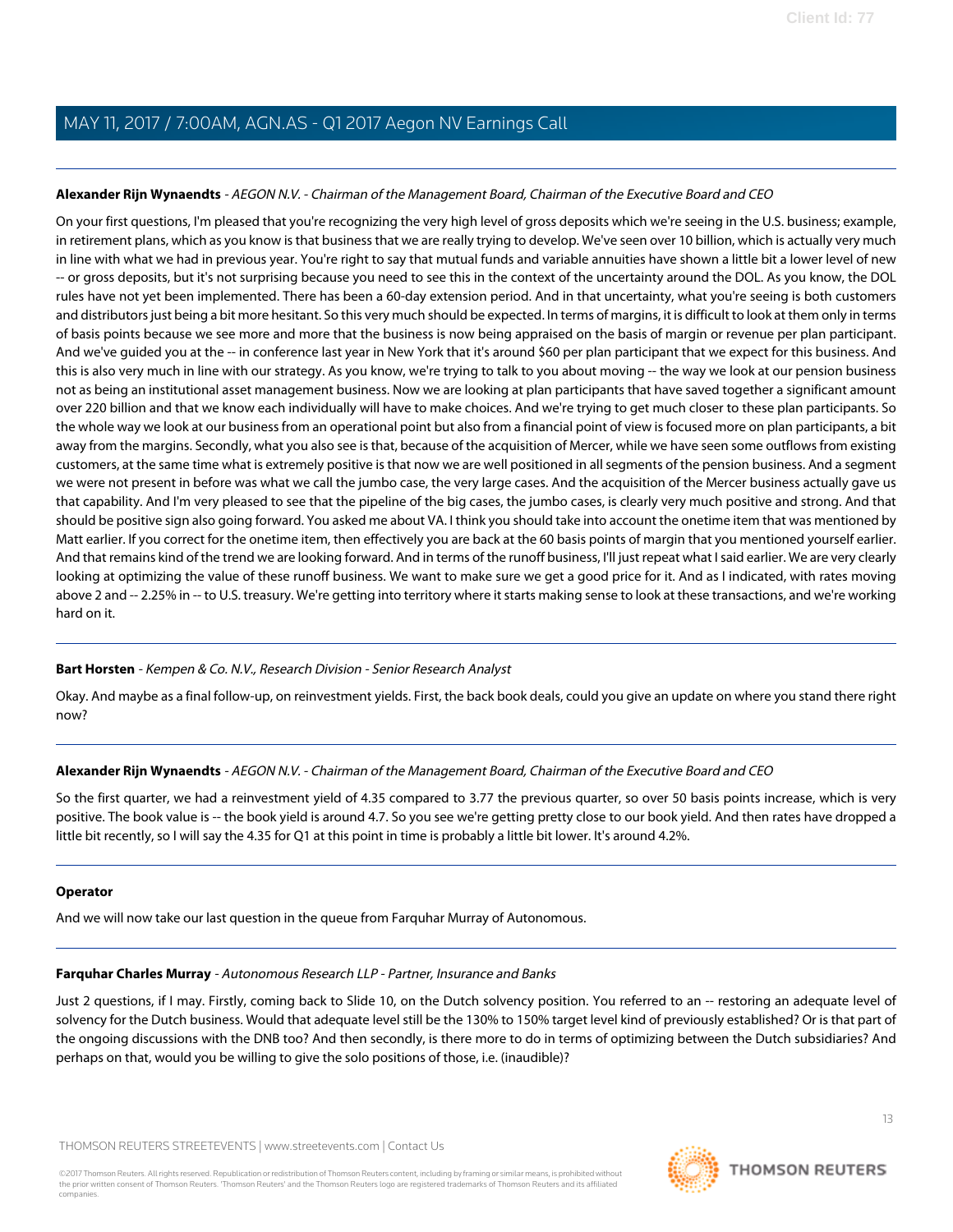#### **Matthew Rider**

Yes, on your first point of -- sorry. The first question again? Sorry.

#### **Alexander Rijn Wynaendts** - AEGON N.V. - Chairman of the Management Board, Chairman of the Executive Board and CEO

It's the range...

#### **Matthew Rider**

Yes. I'm sorry. The -- yes, the range is currently 130% to 150%, but we're looking again at sensitivities in the capital. So that's part of the process that we're working through, but right now we're not prepared to change those. We would -- we could potentially change them at -- when we release the -- our overall comprehensive plan in 2Q. And then in terms of optimizing the -- again, I missed the other question. Sorry. This second...

**Alexander Rijn Wynaendts** - AEGON N.V. - Chairman of the Management Board, Chairman of the Executive Board and CEO

It's about the other units in the Dutch business, what other ratios we'll provide there.

#### **Matthew Rider**

Yes. Well, you'll get that information on the 19th. We'll publish the solo-entity solvency and financial condition reports on Friday, the 19th. So you'll be able to see those in English in fact.

#### **Farquhar Charles Murray** - Autonomous Research LLP - Partner, Insurance and Banks

But then do you think there's more to do in terms of optimizing? Obviously, you've done EUR 100 million between the nonlife and the life. Is there more that you can do there?

#### **Matthew Rider**

Yes, again, we'll come back at 2Q with an overall plan.

#### **Alexander Rijn Wynaendts** - AEGON N.V. - Chairman of the Management Board, Chairman of the Executive Board and CEO

All right, thank you, everybody. And thank you for joining in, and thank you for your interest. And I wish you a good day.

Thank you. Bye-bye.